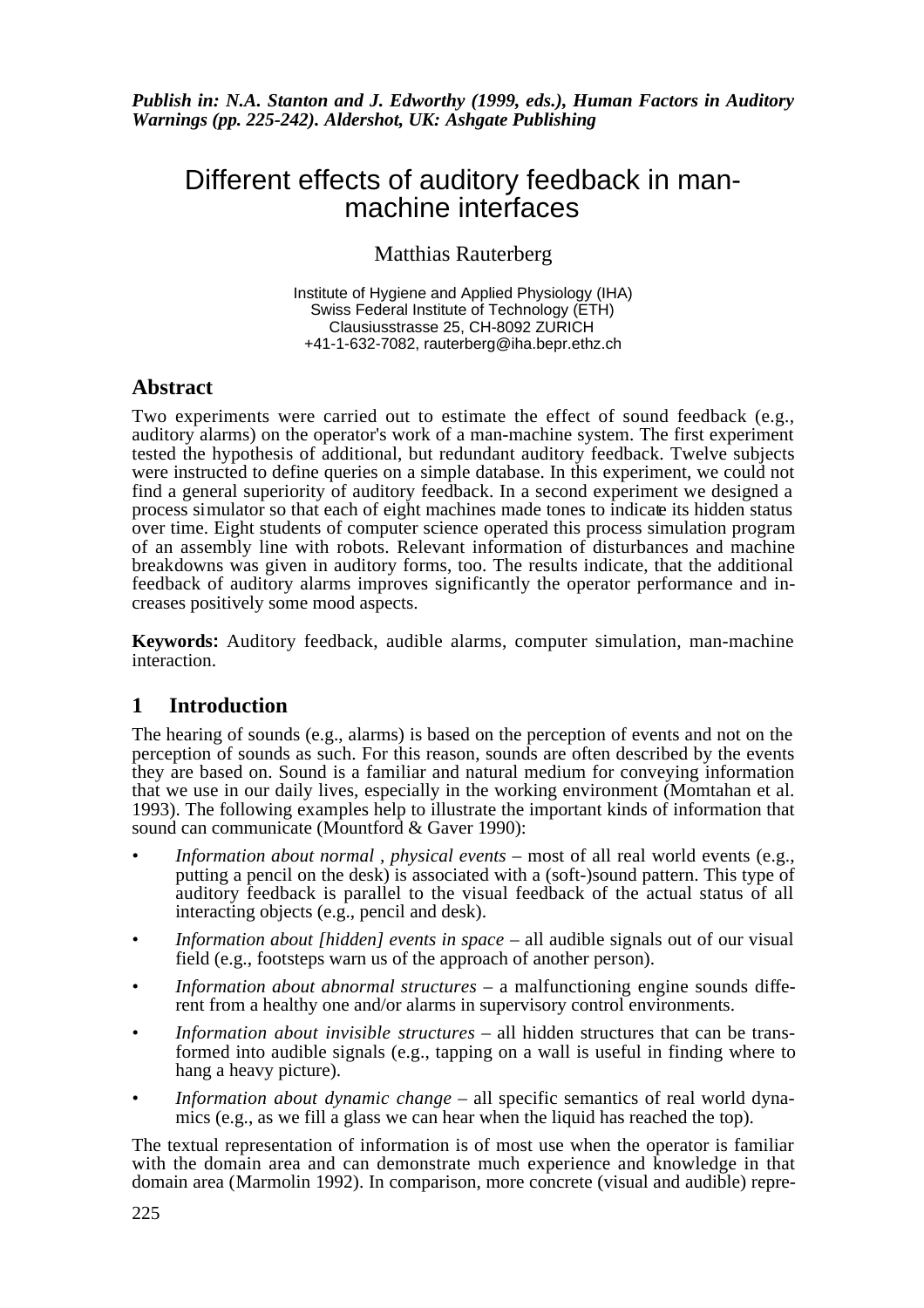sentations of information that the operator can query are of most use when the domain area is new and unknown. Most of all user interfaces stresses the visual perception. Auditory feedback can probably help to reduce eye strain. New possibility for the interactive representation of complex sound generating events and processes are possible, especially in multimedia interfaces.

The parallel use of different media and the resulting parallel distribution of information, for example by simultaneously showing a predecessor through a concrete representation and its explanation through audio distribution, leads to a denser sharing of information. In this case, the operator can dedicate his attention solely to the visual information, which has parallel audio support. This reduces the need to change the textual or other visual delivery and prevents the overflow of visual information (Edwards 1988).

Sounds can be utilised to improve the operators' understanding of visual predecessors or can stand alone as independent sources of information. Gaver, Smith and O'Shea (1991) used sounds as diagnostic support applied with the direction of a process simulation. But, they did not prove the hypothesis that an interface with audible feedback is superior to an interface without sound feedback. The authors describe only some global impressions of different operator reactions to sound feedback.

In the context of supervisory control an alarm is a signal, that informs the operator of a dangereous or problematic process state. Wanner (1987) classified alarms in the following two categories: programmed and not-programmed alarms. The first alarm class is divided by Riera et al. (1995) into two groups: (1) *breakdown alarms*, that correspond to internal failures of components, and (2) *process alarms*, that show an abnormal performance of a process. The not-programmed alarms are not defined at the time of system design, but these audible cues are used by the operator (e.g., abnormal noise, smoke, steam, explosion etc.).

Stanton, Booth and Stammers (1992) classify alarms by their input modality (visual vs. auditory) and their information processing code (verbal vs. spatial). Spatial alarm processing requires a manual response to maximize performance while a verbal alarm requires a vocal response. Typical problems with alarms are: "the avalanche of alarms during a major transient or shift in operating mode, standing alarms, alarm inflation, nuisance alarms, and alarms serving as status messages" (Stanton et al. 1992, p. 87).

First, we investigated the effects of auditory feedback for a situation where the sound is given additionally to the visual feedback. In the second experiment we investigated the effects of auditory feedback of hidden events which were produced by a continuous process in the background.

### **2 Experiment-I: Individualized sound feedback**

We carried out a first experiment to test the hypothesis that sound feedback is particularly helpful, if the user can choose his or her individually preferred sound pattern as a redundant information additionally to the visual output on the screen. To test this hypothesis we implemented a simple database system: a stack with cocktail recipes. In the sound feedback condition, the result of each database query was associated with an additional and customized sound pattern.

### **2.1 Method**

**Subjects:** Twelve subjects (4 female, 8 male; mean age  $22 \pm 2$  years) were instructed to define queries on a database to find a particular recipe. The experience of all test subjects with computer systems and cocktail shaking was equally distributed over both test conditions (determined by a test design with repeated measurements).

**Material:** The database has a direct manipulative interface and contains 352 different cocktail recipes. The database was implemented under HyperCard on an Apple Mac-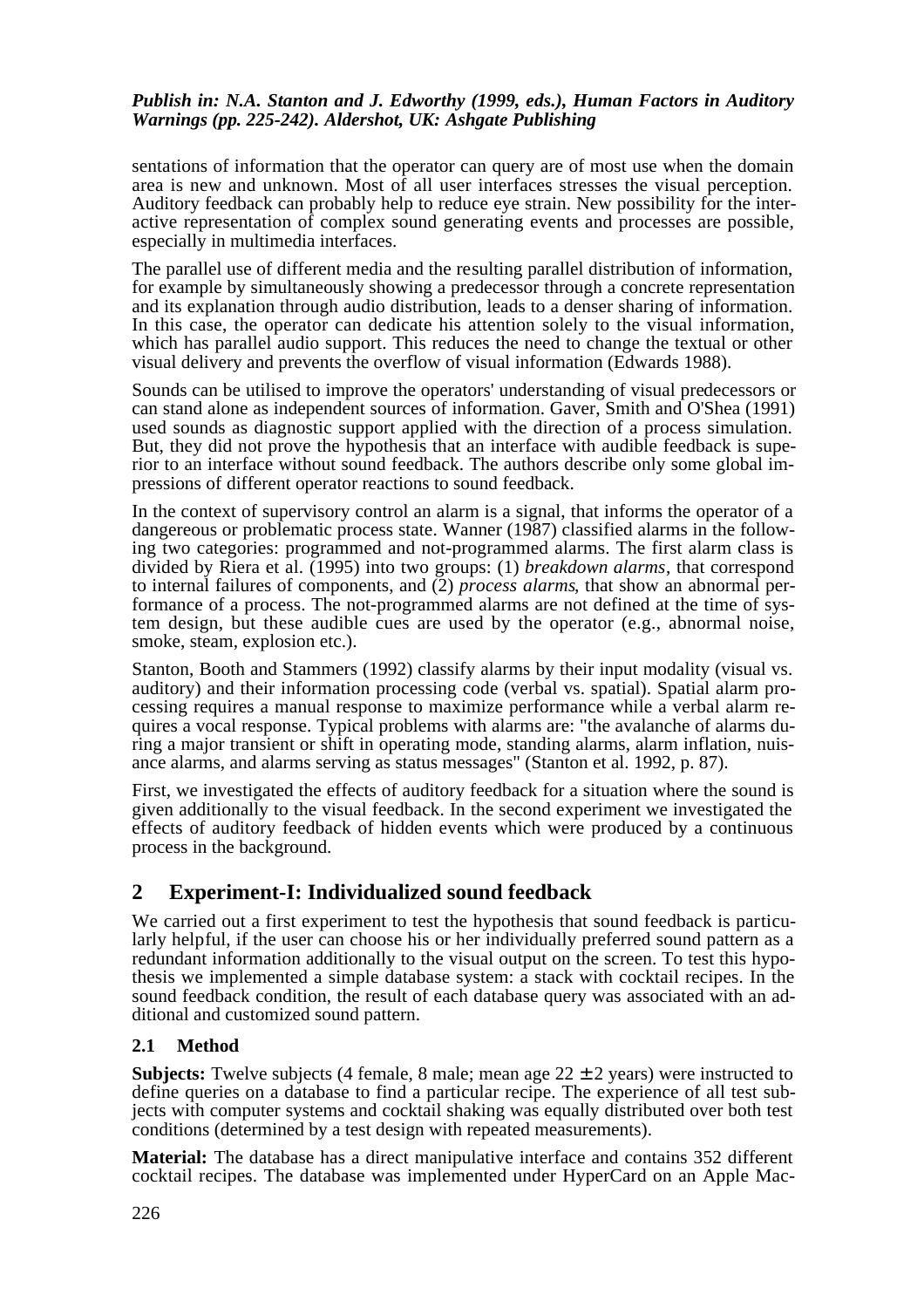intosh IIfx. The user could choose his or her preferred sound feedback with the customisation interface (see Figure 1). Each discrete result feedback was one of 49 different sound pattern for the following six output conditions: 'fit exactly', 'fit except one part', 'fit except 2 parts', 'fit except 3 parts', 'fit except more than 3 parts', 'does not fit'. The user could choose among the three classes: noise, speech, and music.

| $\circ$ No Sound                                                                                                                            | <b>■</b> Noise | $\circ$ Speech                                                                                                                                  | $\circ$ Music |
|---------------------------------------------------------------------------------------------------------------------------------------------|----------------|-------------------------------------------------------------------------------------------------------------------------------------------------|---------------|
| $O$ fit exactly:<br>O fit except 1 part<br>Ofit except 2 parts<br>$O$ fit except 3 parts<br>$O$ fit except $\geq 4$ parts<br>○ does not fit |                | Spaceballs<br>Triangle<br>Rings<br>Dishcrash<br>Cow<br>Wuäähh<br>Train Whistle<br>beduwee<br>Pina<br>crinkle<br>Sam SysMeow<br>Nukel<br>Cricket |               |
|                                                                                                                                             |                |                                                                                                                                                 |               |

Figure 1. The customisation interface to select the individual sound feedback.

**Tasks:** Each test subject was introduced with the following scenario: "You are in front of your housebar. The bar contains the following components… (e.g., gin, rum, apricot brandy, lemon, sugar). Which four different cocktails can be produced with different components each?". The task was to search for appropriate cocktails, when the components are given (e.g., type of liquor, type of juice, etc.). Each user had to look for four different recipes. The database system output all possible recipes that fulfill at least one selection criteria. In general: the more selection criteria were fulfilled, the better the solution was. To support the user finding the best recipe, result feedback with the customized sound pattern was provided.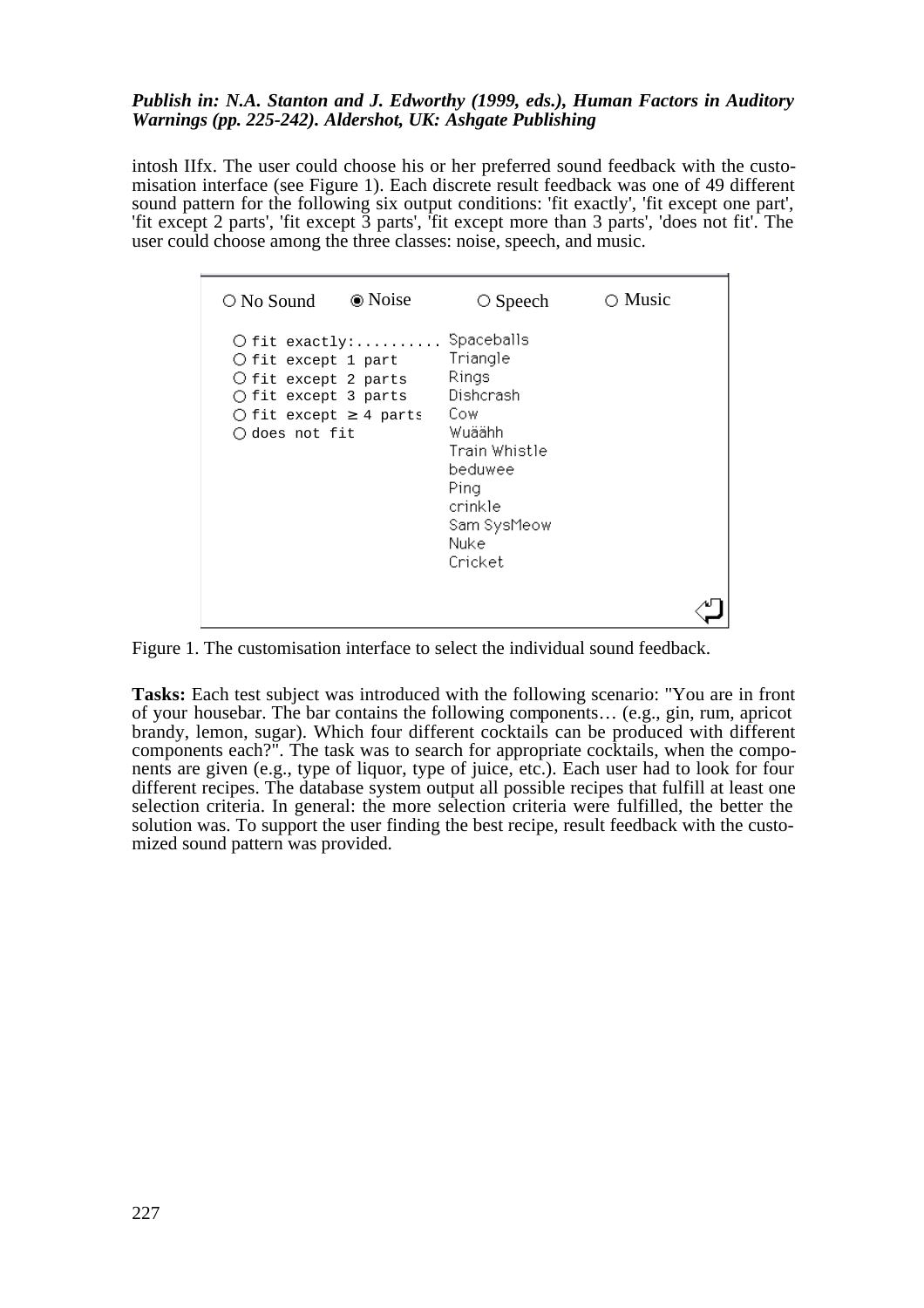*Publish in: N.A. Stanton and J. Edworthy (1999, eds.), Human Factors in Auditory Warnings (pp. 225-242). Aldershot, UK: Ashgate Publishing*



Figure 2. The user interface of the cocktail database.

**Procedure:** First, each user chose individually the most convenient sound for each output condition from one of the three sound classes (see Figure 2). We run the experiment with a two-factorial test design. Factor A was 'with' or 'without' audible feedback. Test condition 1 was only visual feedback given in form of an inverse output of all 'selection criteria' that were part of the selected recipe. Test condition 2 was visual and auditory feedback about all involved 'selection criteria'.

Factor B was a repeated measurement design. Six subjects started the experiment without auditory feedback (test condition 1) and repeated a very similar task with audible feedback (test condition 2). The other six subjects started with audible feedback (test condition 2), and repeated the task without auditory feedback (test condition 1). Both task-solving trials lasted maximally 15 minutes each. Each individual session took about 60 minutes.

**Measures:** The *first dependent variable* is the total search time (in seconds). The *second dependent variable* is the search time per recipe (in seconds). The *third dependent variable* is the number of dialog operators ('# of dialog operators'; e.g., mouse clicks). Before and after each task trial the user has to answer a mood questionnaire (eight scales with overall 36 items as monopolar rating scales). After the task trial with sound feedback we measured each personal opinion (subjective 'sound preference' questionnaire with five monopolar rating scales).

#### **2.2 Results**

The result of the personal selection, the individual customization shows the following distribution: speech in 42%, music in 25%, and noise in 33%. Most of the users' sound selections did not reflect the ordinal rank structure of the search results (seven sound customizations without ordinal structure, four sound customizations with ordinal structure).

The results of the three dependent measures (total search time, search time per recipe, and number of dialog operators) showed, that the overall performance of direct manipulative database queries could not be significantly improved, when additional, redundant feedback was given in an audible form (see Table 1).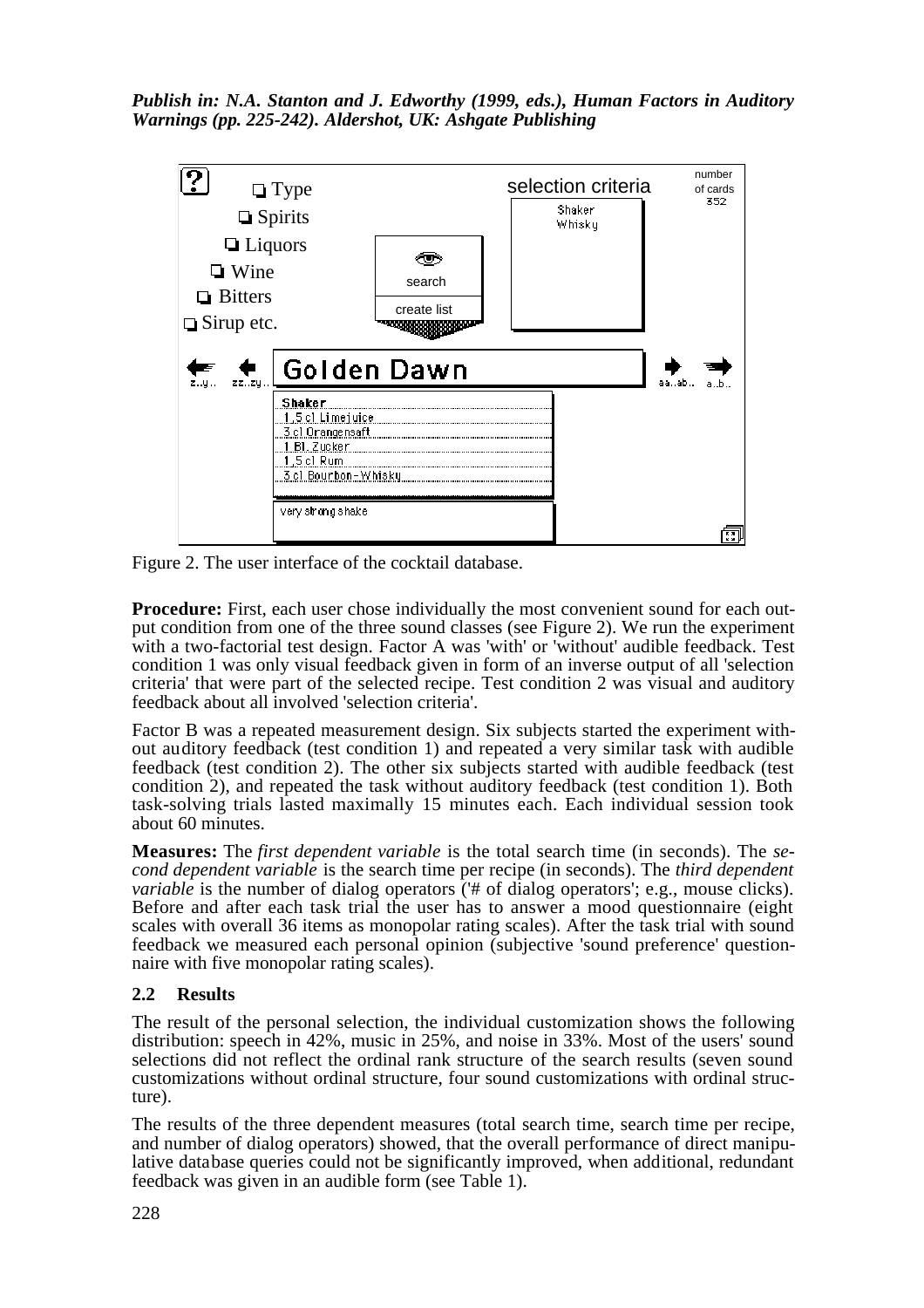Table 1: Results of the three dependent variables that measure users' performance of database queries for both test-conditions 'with sound feedback' and 'without sound feedback'  $(N=12)$ .

| Variable               | With<br>sound | Without<br>sound | sign. |
|------------------------|---------------|------------------|-------|
| search time total      | $685 \pm 193$ | $649 * 288$      | .709  |
| search time per recipe | $201 + 99$    | $182 + 113$      | .627  |
| # of dialog operators  | $98 + 38$     | $112 + 60$       | 577   |

In a second analysis of subjective sound preferences we distinguished between those users that prefer sound  $(N=5)$  and those users that do not prefer sound  $(N=7)$ . For this post-hoc analysis we constructed the dimension 'preference' with two levels: 'sound preferred' versus 'sound refused'. Overall both test-conditions ('with' and 'without' sound feedback), when sound was preferred, the mean search time is  $633 \pm 248$  sec; mean search time, when sound was not preferred (refused, resp), is  $692 \pm 241$  seconds. This difference is not significant  $(F(1,10) = 0.28, p \le .609)$ .

But, if we analyse only the test-condition 'with sound feedback' then we get the following result for the variable 'search time total' between the two groups 'preferred' versus 'refused' (see Table 2): mean search time for 'sound preferred' is  $544 \pm 215$ ; mean search time for 'sound refused' is 786 ± 95. This difference is significant (F(1,10) = 7.18, p  $\leq$ .023). Similar results are found for the two other dependent variables, too.

Table 2: Results of the three dependent variables that measure users' performance of database queries only for the test-condition 'with sound feedback'  $(N=6)$ .

| Variable                                                             | Sound                                       | Sound                                   | P                    |
|----------------------------------------------------------------------|---------------------------------------------|-----------------------------------------|----------------------|
|                                                                      | preferred                                   | refused                                 | sign.                |
| search time total<br>search time per recipe<br># of dialog operators | $544 \pm 215$<br>$136 +$<br>54<br>$71 + 26$ | 786 *<br>95<br>$246 + 99$<br>$117 + 32$ | .023<br>. 046<br>029 |

The significant difference of the variable 'total search time' can be explained by the significant interaction term between the dimension 'test-condition' and the dimension 'preference' (mean search time for 'with sound' and 'sound preferred' is  $544 \pm 215$ ; mean search time for 'without sound' and 'sound preferred' is  $721 \pm 270$ ; mean search time for 'with sound' and 'sound refused' is  $786 \pm 95$ ; mean search time for 'without sound' and 'sound refused' is  $570 \pm 310$ ; F (1,10) = 5.04, p ≤ .049).

#### **2.3 Discussion of Experiment-I**

The non significant outcome of this comparison study could be explained by the uncontrolled factor 'individualisation': most of the users did not consider the implicit rank order in the search results. On one side we can assume a general, positive effect on the performance determined by customization, but on the other side this customization should reflect important structures of the task itself.

In the post-hoc analysis we divided our test sample into two groups: users that liked their sound choices, and users that disliked their own choices. The results of this experiment-I show, that auditory feedback can be helpful, but only if the user chooses a sound pattern that he or she really likes.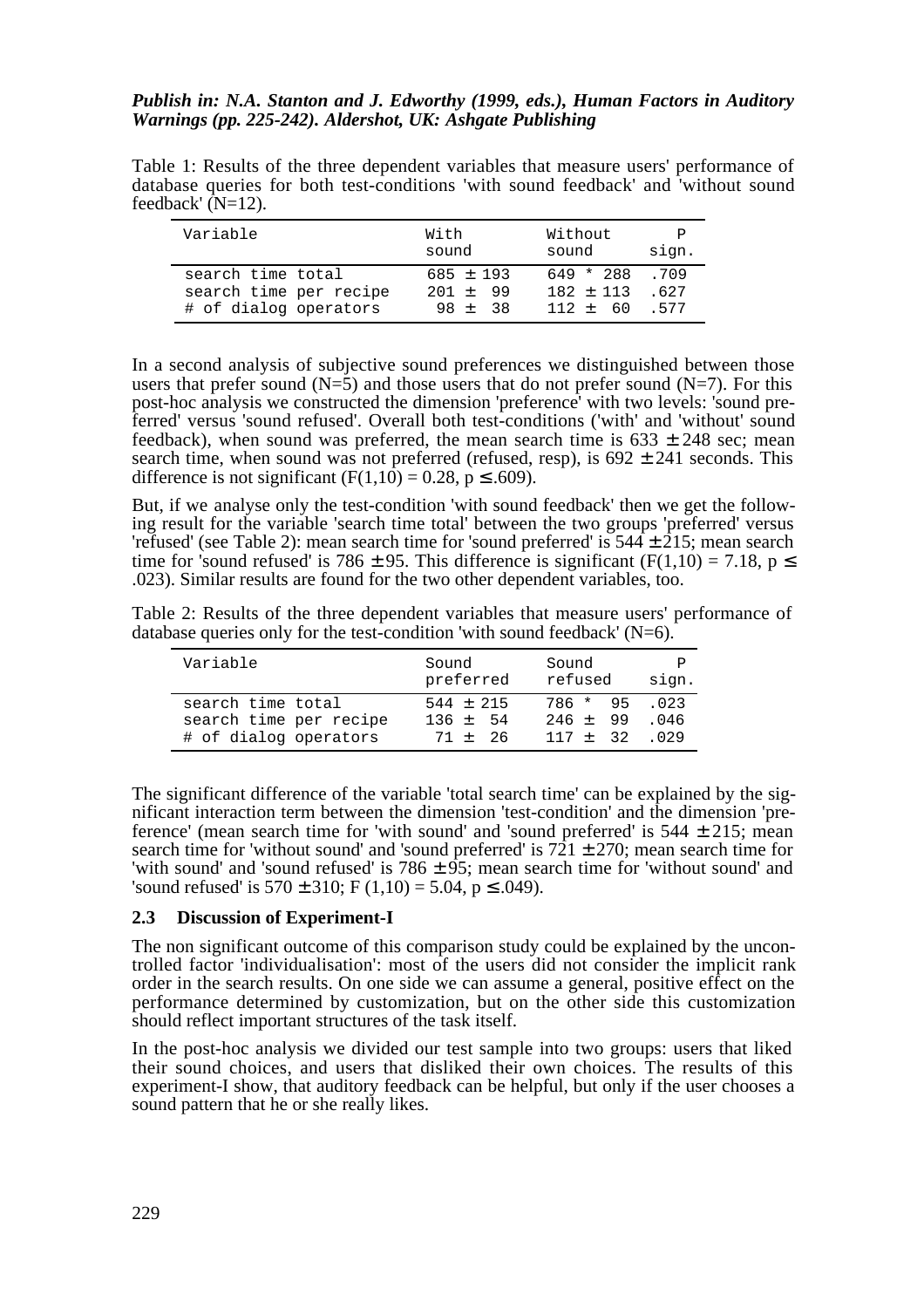## **3 Experiment-II: Sound feedback of hidden events**

Our main interest in this second experiment was to test the hypothesis of (Buxton 1989) and (Gaver et al. 1991), that human operators in a 'real' process control situation monitor multiple background activities simultaneously through auditory sound feedback (*tones* as auditory and spatial alarms, see Stanton et al. 1992). So, we designed a system that produces audible cues and tones to help operators to monitor the status of ongoing processes.

Diagnosing and treating problems with the plant were aided by alert sounds (e.g., breakdown alarms; see also Gaver et al. 1991). We carried out this experiment, to test our hypothesis in laboratory environment with a high alarm rate during a supervisory control task.

### **3.1 Method**

**Subjects:** Eight male students of computer science took part in the experiment as untrained operators (mean age of  $24 \pm 1$  years). The experience of all test subjects with computer systems and simulation software was equally distributed over both test conditions (determined by a test design with repeated measurements).

**Simulator:** The simulation is based on a flexible manufacturing system, that produces cases made of aluminium (see 'work pieces' in Figure 3). The whole system consists of eight computer numeric controlled (CNC) manufacturing centres and eight loading robots for these centres. In the input directing station all work pieces are automatically directed on the assembly line. The assembly line transports each work piece through different stations to the CNC manufacturing centres and back to the output directing station. The whole plant was deliberately designed to be too large to fit on the computer screen, so operators could only see about half the robots and CNC machines at any time (see 'actual screen clipping' in Figure 3).

A work piece could have one of the following status: (1) loading on the assembly line at the input directing station, (2) transportation on the assembly line, (3) fixation on the carrier at the reset station, (4) final fixation and twist on the carrier, (5) fixation on a pallet with three other work pieces at the robot, (6) processing one of two sides in the CNC station, (7) change from one side to the other at the reset station, (8) to be provided with a serial number at the labeling station, (9) loading off the assembly line at the output directing station. Steps (3) to  $\overline{7}$  are carried out twice, once for each side of the work piece.

We designed our simulator so that each of the machines made tones to indicate its status over time. Each tone was designed to reflect the semantic of the actual event. For instance, a splashing tone indicated that cooling liquid was being spilled. Because of the complexity of our system, as many as 38 tones made be placed at once.

We attempted to design the sounds so that none would be masked (rendered inaudible) by other sounds. Gaver, Smith and O'Shea (1991) describe two strategies to be useful in avoiding masking. First, sounds were spread fairly evenly in frequency, so that some were high-pitched and others lower. Second, we avoided playing sounds continuously and instead played repetitive streams of sounds, thus maximising the chance for other sounds to be heard in the gaps between repetitions. CNC 0 and CNC 4 are characterised by a high-pitched sound. CNC 3 and CNC 7 are low-pitched (cf. Figure 3).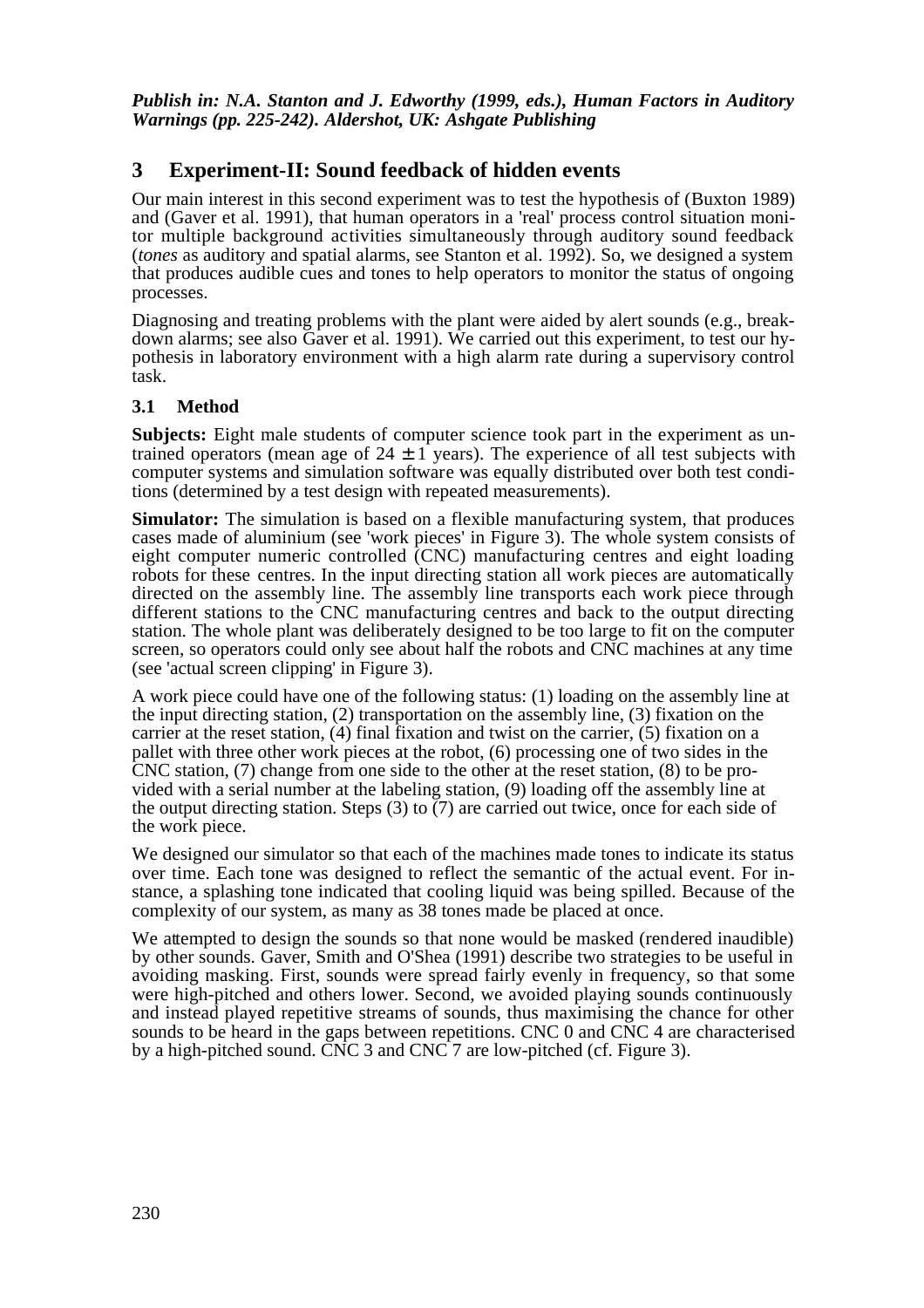

Figure 3 The groundfloor of the plant simulator. The rectangle shows the actual screen output each operator sees at a given time.

Normal running of a machine was coupled with a characteristic sound pattern. Each machine breakdown generated instead of the normal sound a specific alert tone: the auditory alarm (see Table 3). If a robot or a CNC centre breakdown occurs, then this centre can not process the pallet of four work pieces further on.

The breakdown of a machine, that will not be repaired immediately, leads to a jam on the assembly line. The most important–but not dangerous–consequence of an overlooked alarm is the decrease of the productivity and performance of the whole plant.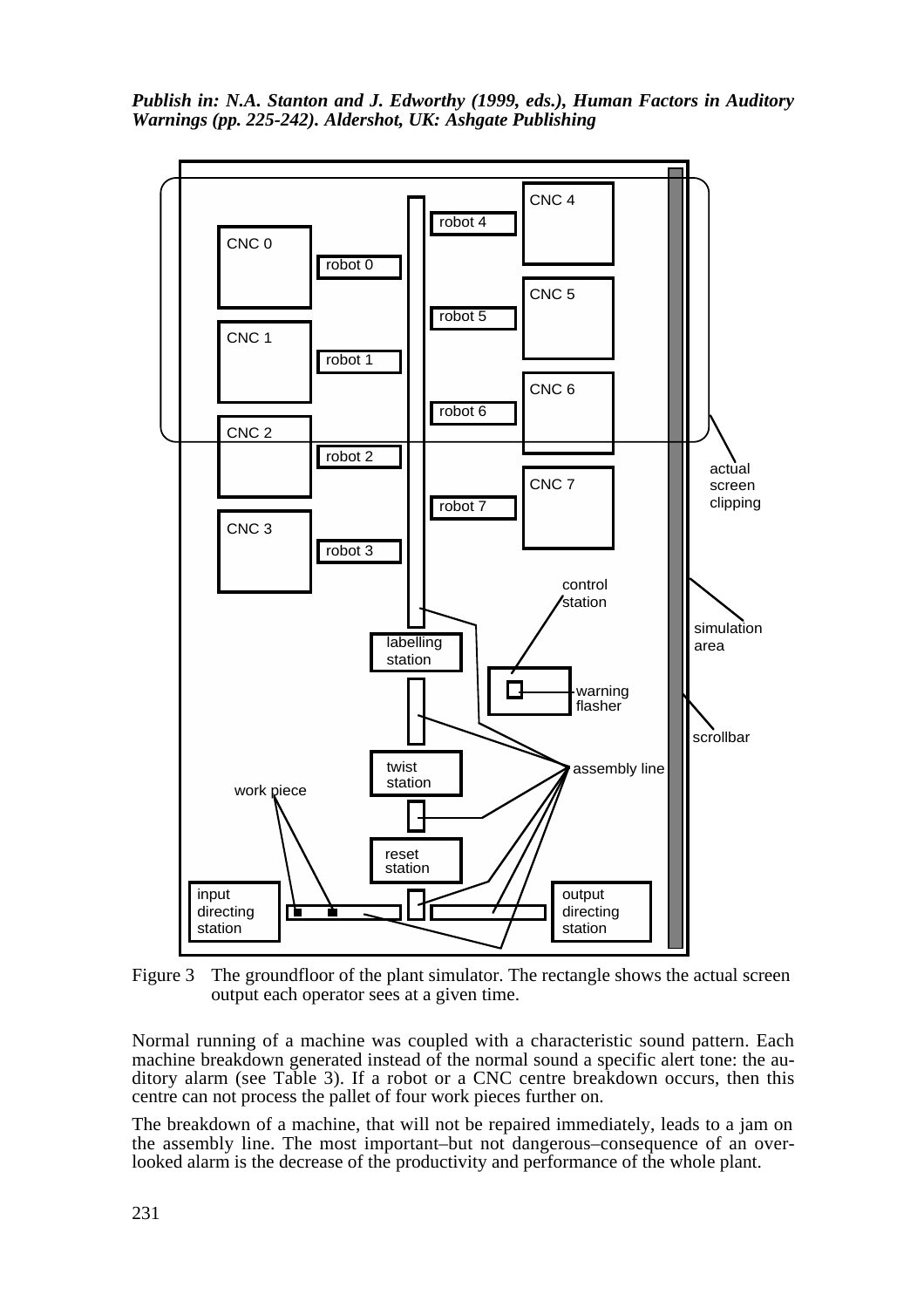| machine           | sound         | alarm | duration | size  |
|-------------------|---------------|-------|----------|-------|
| $CNC 0-7$         | normal        | no    | 1.20 s   | 51 KB |
| robot $0-7$       | normal        | no    | 0.39 s   | 16 KB |
| input station     | normal        | no    | $0.41$ s | 17 KB |
| output station    | normal        | no    | 0.78 s   | 33 KB |
| reset station     | normal        | no    | 1.40 s   | 60 KB |
| twist station     | normal        | no    | 0.40 s   | 17 KB |
| labelling station | normal        | no    | 0.49 s   | 21 KB |
| $CNC 0-7$         | no cooling    | yes   | 1.08 s   | 46 KB |
| $CNC 0-7$         | jammed pipe   | yes   | 1.38 s   | 59 KB |
| robot $0-7$       | lost piece    | yes   | $1.04$ s | 44 KB |
| robot $0-7$       | tear off pipe | yes   | $1.04$ s | 44 KB |
| control station   | warning       | yes   | $0.24$ s | 10 KB |

Table 3: Sound types, alarm, duration, and size  $(KB =$  kilo byte).

**Material:** We ran the experiment on an IBM compatible PC (Olivetti® i386, 25 MHz, 6 MByte main storage, 17" VGA color screen) with an extra sound card (Logitech® 16 Bit, 44 kHz, stereo). A special simulation program was developed in Turbo Pascal® 1.0 to present the signals on the screen. Operators heard the auditory alarms out of two small active speakers (maximal 3 watt). All machines at the left side (see Figure 3) could be heard out of the left speaker. The right speaker gave out the sound of all machines at the right side.

**Task:** Subjects were instructed to operate a plant simulator and to take care for a high productivity rate. The task was to trouble-shoot the whole manufacturing system. First, each subject had to detect that a breakdown happened. Then he has to find the interrupted machine (robot or CNC machine). The actual breakdown event shows the operator how to repair the machine. The operator can get this information visually in a modal dialogue box with the status report at the control station or in an audible form through auditory alarm feedback. The choice of one of both possibilities was a tradeoff for the user: the costs for the visual feedback of the status report was the scrolling effort to the control station; the costs for the auditory feedback was the memory load to discriminate the different sound pattern.

A CNC machine could have two breakdown events ('jammed outlet pipe of cooling agent', 'empty cooling agent'). A robot could breakdown with two different events ('lost work piece', 'tear off a pressure pipe').

Each interrupted machine could be repaired by entering an appropriate repair code (a four-digit number, see Table 4) in a repair dialogue box located at the machine. The operator sees only a part of the whole plant (see 'actual screen clipping' in Figure 1). He moves the actual screen up and down by clicking with the mouse in the scrollbar area to 'go to' the interrupted machine. A mouse click on the machine symbol pops up the repair dialog box. Entering the correct repair code transfers the interrupted machine in the normal state. If an incorrect repair code is entered, then no internal state change happens and the operator could hear only a short beep.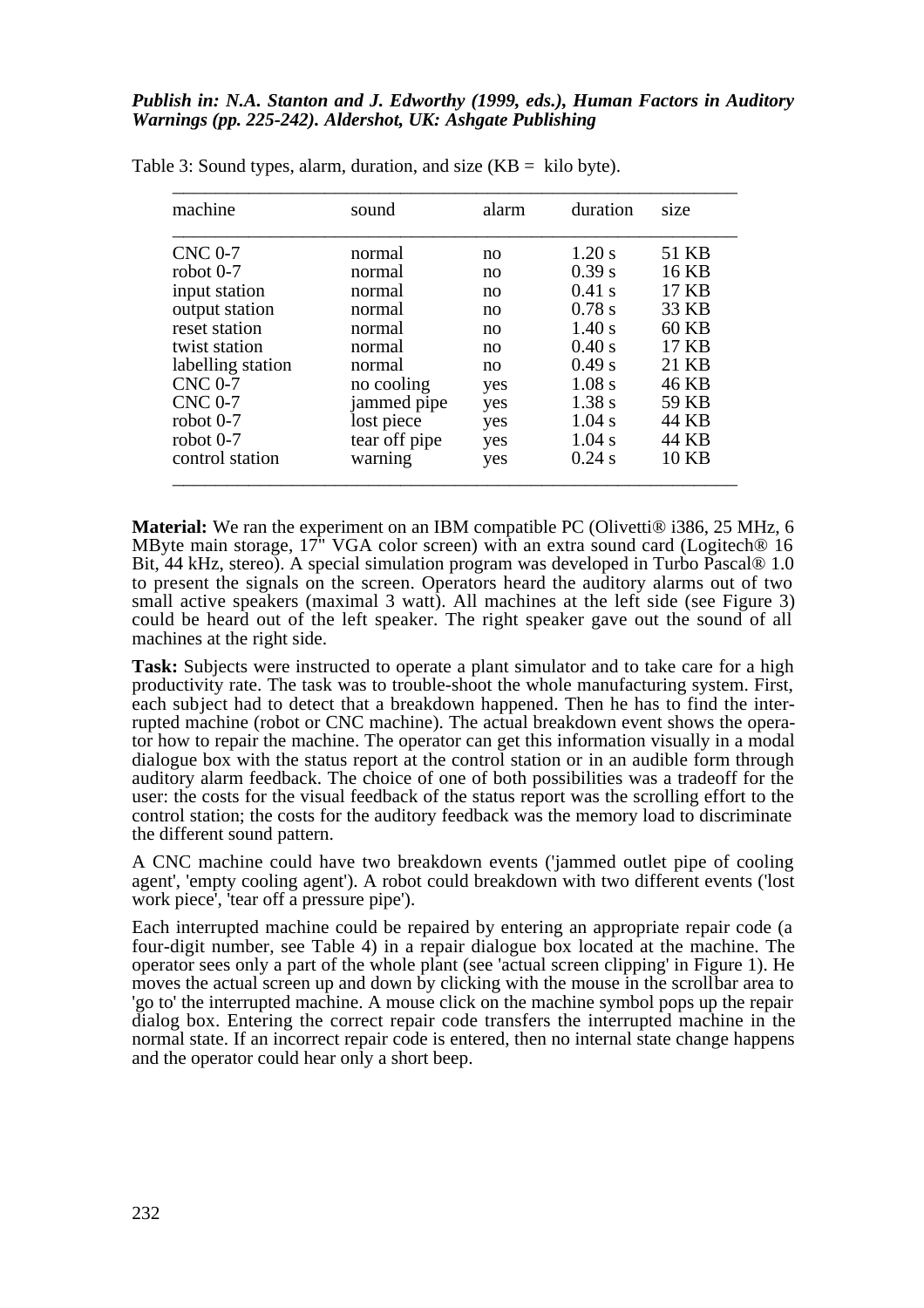| Machine         | breakdown      | code |
|-----------------|----------------|------|
| $CNC 0-7$       | no cooling     | 3713 |
| $CNC 0-7$       | jammed pipe    | 8319 |
| robot $0-7$     | lost piece     | 1731 |
| robot $0-7$     | tear off pipe  | 1733 |
| control station | status request | 8700 |

Table 4: All breakdown types that lead to an alarm, and their repair codes.

Operators' view of the plant behavior was that robots and CNC centres breakdown accidentally. The plant simulator was programmed so, that all breakdowns appeared in the same sequence. This approach guarantees that the trials between operators are maximally comparable.

**Procedure:** We run the experiment with a two-factorial test design. Factor A was 'with' or 'without' audible feedback. Test condition 1 was only visual alarm feedback with a warning flasher and a modal dialogue box with status information of each manufacturing system located at the control station. Test condition 2 was visual and/or auditory alarm feedback of each machine breakdown.

Factor B was a repeated measurement design. Four subjects started the experiment without auditory alarm feedback (test condition 1) and repeated the same task with audible [and visual] feedback (test condition 2). The other four subjects started with audible [and visual] feedback (test condition 2), and repeated the task without auditory alarm feedback (test condition 1).

Each subject filled out a questionnaire to estimate the individual experiences with computers (about 10 minutes). The subjects were introduced in operating the simulation tool through 'learning by using' (about 15 minutes). The simulation ran for the troubleshooting task exactly 20 minutes. Before and after each trouble-shooting task the operator has to answer a mood questionnaire (eight scales with overall 36 items as monopolar rating scales). This mood questionnaire measures the mental workload at a rough estimate. After each trouble-shooting task we measured the subjective satisfaction with a semantic differential (11 bipolar items). Each individual session took about 90 minutes.

**Measures:** Our first dependent variable is a point scale that measures the productivity of the plant. Each work piece, that entered the assembly line at the input direction station, counts one point. One point is counted for each side, that was processed at a CNC machine (see chapter 2.2). Each work piece, that left the assembly line at the output direction station, counts an extra point. Each work piece on the assembly line counts one to four points. The productivity score after 20 minute's simulation time is the sum over all work pieces that entered the assembly line.

The second dependent variable is the number of requested status reports at the control station. The third and fourth dependent variables are number of correct and number of incorrect repairs. The eight scales of the mood questionnaire and the 11 items of the semantic differential are dependent variables to measure operators' satisfaction.

#### **2.2 Results**

First, we present the results of the four dependent variables that measure operators' trouble-shooting activities. We find a significant difference between the two test-conditions for two of four dependent measures ('productivity score' and '# of status reports'; see Table 3).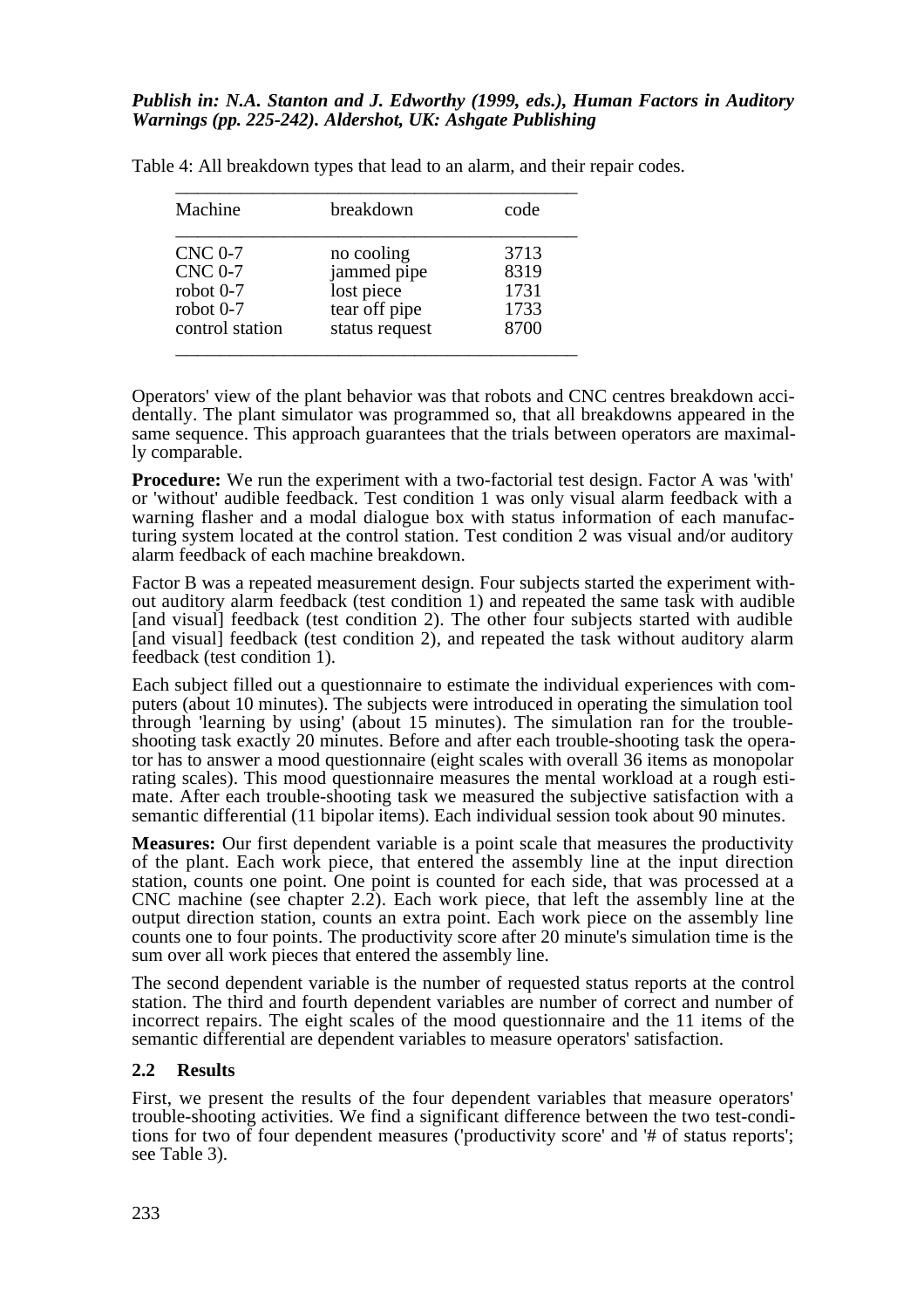| Variable               | With<br>alarm | Without<br>alarm | sign. |
|------------------------|---------------|------------------|-------|
| productivity score     | $70 + 5.6$    | $65 + 5.3$       | .052  |
| # of status reports    | $17 \pm 5.8$  | $23 \pm 4.0$     | .032  |
| # of correct repairs   | $36 \pm 2.5$  | $36 \pm 2.3$     | .999  |
| # of incorrect repairs | $16 \pm 11.0$ | $9 \pm 7.1$      | .184  |

Table 3: Results of the four dependent variables that measure operators' troubleshooting activities for the two test conditions: with or without auditory alarm.

Without auditory alarm feedback operators moved to the control station and requested the status report significantly more than in the test condition with sound feedback (see Table 3). We could observe, that most of the operators in test condition 2 with auditory alarm go first to the control station to look for all breakdowns (visual feedback), and go after that through the whole plant to repair machine by machine. During this walk through they could remember all machines which have to be repaired by listening to the different sound pattern of each alarm type.

On one side, we can observe a significant improvement through auditory alarm feedback, on the other side we can find, that operators perceive the simulation with auditory alarms more intransparent and feel slightly more confused than without auditory alarms (see Table 4).

|  |  |  | Table 4: Results of the eleven items of the semantic differential for the two test condi-       |  |  |
|--|--|--|-------------------------------------------------------------------------------------------------|--|--|
|  |  |  | tions: with or without auditory alarm. (bipolar rating scale: $-2$ , $-1$ , $0$ , $+1$ , $+2$ ) |  |  |

| Variable                 |                                                            | With           | Without        | P     |
|--------------------------|------------------------------------------------------------|----------------|----------------|-------|
| $(-)$                    | $(+)$                                                      | alarm          | alarm          | sign. |
| time-                    | time-                                                      |                |                |       |
| $consuming$ saving       |                                                            | $-1.1 \pm 0.7$ | $-1.0 \pm 0.9$ | .791  |
| rigidflexible            |                                                            | $-0.9 \pm 1.3$ | $-0.8 \pm 0.8$ | .735  |
| circumstantialsimple     |                                                            | $+0.5 \pm 2.3$ | $+0.4 \pm 3.1$ | .889  |
|                          | intransparenttransparent                                   | $+0.4 \pm 1.1$ | $+1.4 \pm 0.6$ | .064  |
|                          | confuseunequivocal                                         | $+0.1 \pm 2.7$ | $+1.1 \pm 1.0$ | .179  |
| $unclear \ldots$ $clear$ |                                                            | $0.0 \pm 2.6$  | $-0.4 \pm 1.4$ | .596  |
|                          | complicateduncomplicated $0.0 \pm 1.1$                     |                | $-0.3 \pm 1.9$ | .712  |
| $prescribed$ free        |                                                            | $-0.5 \pm 0.9$ | $-0.4 \pm 1.1$ | .816  |
|                          | unforeseeableforeseeable $0.0 \pm 2.3$                     |                | $+0.1 \pm 1.8$ | .871  |
|                          | unsusceptiblesusceptible $-0.8 \pm 1.1$                    |                | $-0.9 \pm 1.0$ | .781  |
|                          | $\texttt{angry} \dots \dots \dots \dots \texttt{pleasing}$ | $-0.4 \pm 1.7$ | $-0.1 \pm 1.3$ | .709  |

Operators felt significantly more self-assure and more social accepted after working with auditory alarm feedback than without auditory feedback (see Table 5). Their readiness for endeavour, restfulness, and mood increased in the test condition with sound.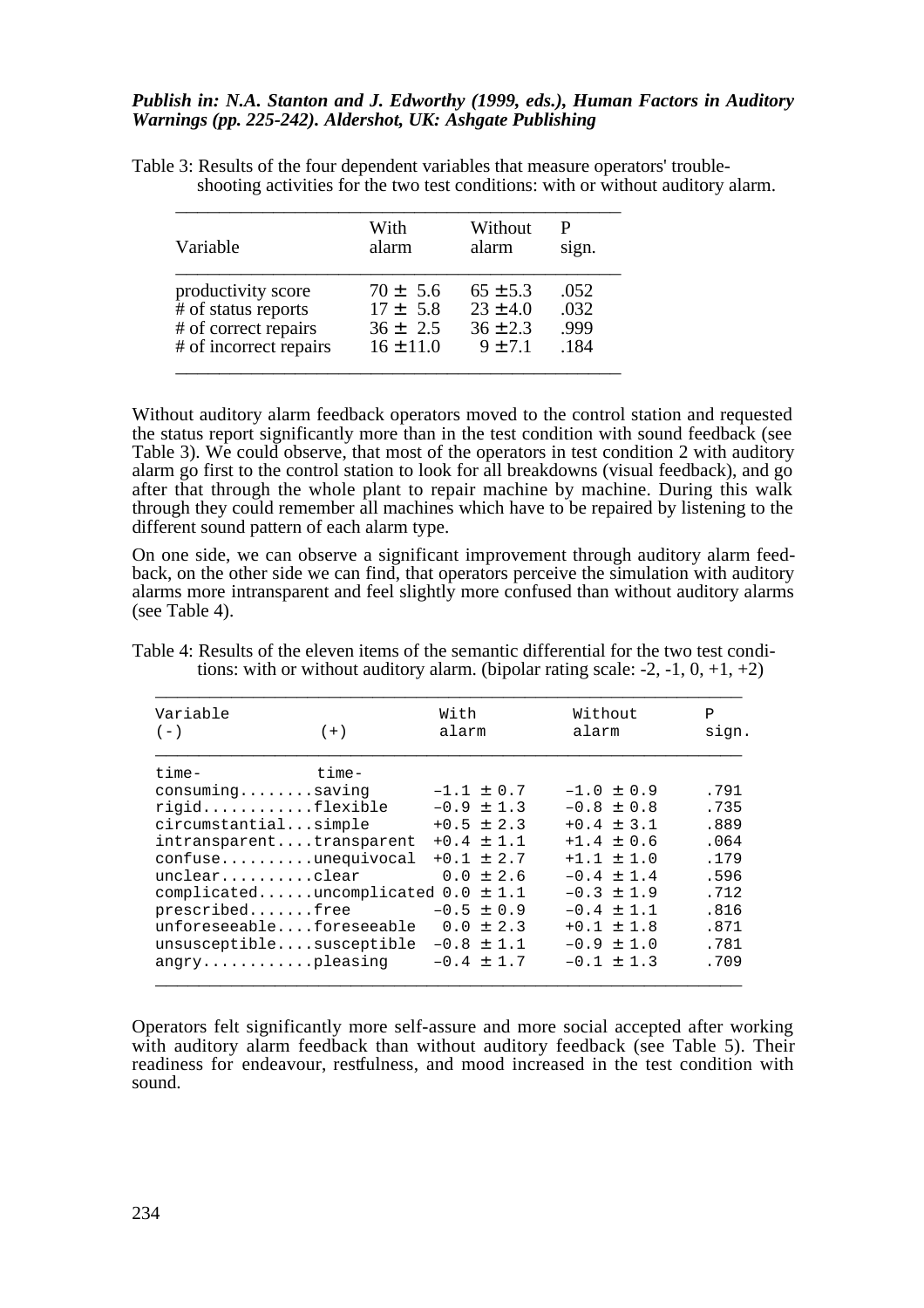Table 5: Results of the differences (after - before) of the eight scales of the mood questionnaire for the two independent test conditions: with or without auditory alarms. (monopolar rating scale).

| Variable               | With<br>alarm  | Without<br>alarm | P<br>sign. |
|------------------------|----------------|------------------|------------|
| readiness of endeavour | $+2.4 \pm 4.1$ | $-0.5 \pm 4.1$   | .199       |
| restfulness            | $+1.3 \pm 2.7$ | $+0.4 \pm 3.3$   | .589       |
| readiness for contacts | $+0.9 \pm 2.5$ | $-0.8 \pm 2.2$   | .219       |
| drowsiness             | $-1.1 \pm 2.4$ | $-1.5 \pm 3.2$   | .801       |
| self-assurance         | $+1.8 \pm 2.0$ | $-0.6 \pm 1.7$   | .022       |
| social acceptance      | $+0.1 \pm 1.0$ | $-1.1 \pm 1.0$   | .031       |
| to feel excited        | $0.0 \pm 6.1$  | $-1.0 \pm 5.9$   | .738       |
| mood-laden             | $+1.3 \pm 2.2$ | $-0.3 \pm 1.0$   | .128       |

If we assume that the mood questionnaire measures the mental workload at a rough estimate then we can suppose that in this investigation the auditory alarm feedback does not increase the mental strain. It is quite unclear to which number of different alarms this assumption will be correct.

### **3.3 Discussion of Experiment-II**

The results of this experiment give us a strong support for the assumption that continuous auditory feedback of hidden events can improve the productivity of man-machine interactions. Not only performance can be improved, but also some mood aspects (e.g., 'self-assurance', and 'self-acceptance'). One possible explanation of this outcome can be given in the way that the continuous auditory feedback help the operator during his 'walk through the plant' to remember which machine has to be repaired next, even if the total sound pattern is complex (e.g., several alarms overlapped with all other normal sounds). The result, that operators feel the test condition with auditory feedback more intransparent than the test condition without sounds, can be interpreted in the way that auditory feedback supports the operator's task solving process on a pre- or unconscious level, and not on a conscious one.

### **4 GENERAL DISCUSSION**

The sense of hearing is an all-round sense. This aspect is an important difference to visual perception, that is a directional sense. An auditory interface can be much larger than the visual interface (screen). Visually hidden aspects of parallel processes in the background can be made perceptible with auditory feedback (Cohen 1993). The results of our experiment support this design approach. Auditory feedback of concurrent processes, that are important for task solving, improves the usability of interfaces.

Audition is a spatial sense; we can be aware simultaneously of many sounds coming from different locations. But spatial patterns in audition are much more limited than those of vision. It is primarily a time sense, for its main patterns are those of succession, change, and rhythm. Auditory feedback typically arrives sequentially in time, whereas visual pattern my be presented either sequentially or simultaneously. Of course many perceptual experiences depend on the operation of several senses at once; then the prominence of sense over another becomes a matter for study (Hartman 1961).

Auditory feedback has poor 'referability', meaning that they usually cannot be kept continuously before the operator, although they can be repeated periodically. Visual patterns offer good referability, because the information usually can be 'stored' in the dis-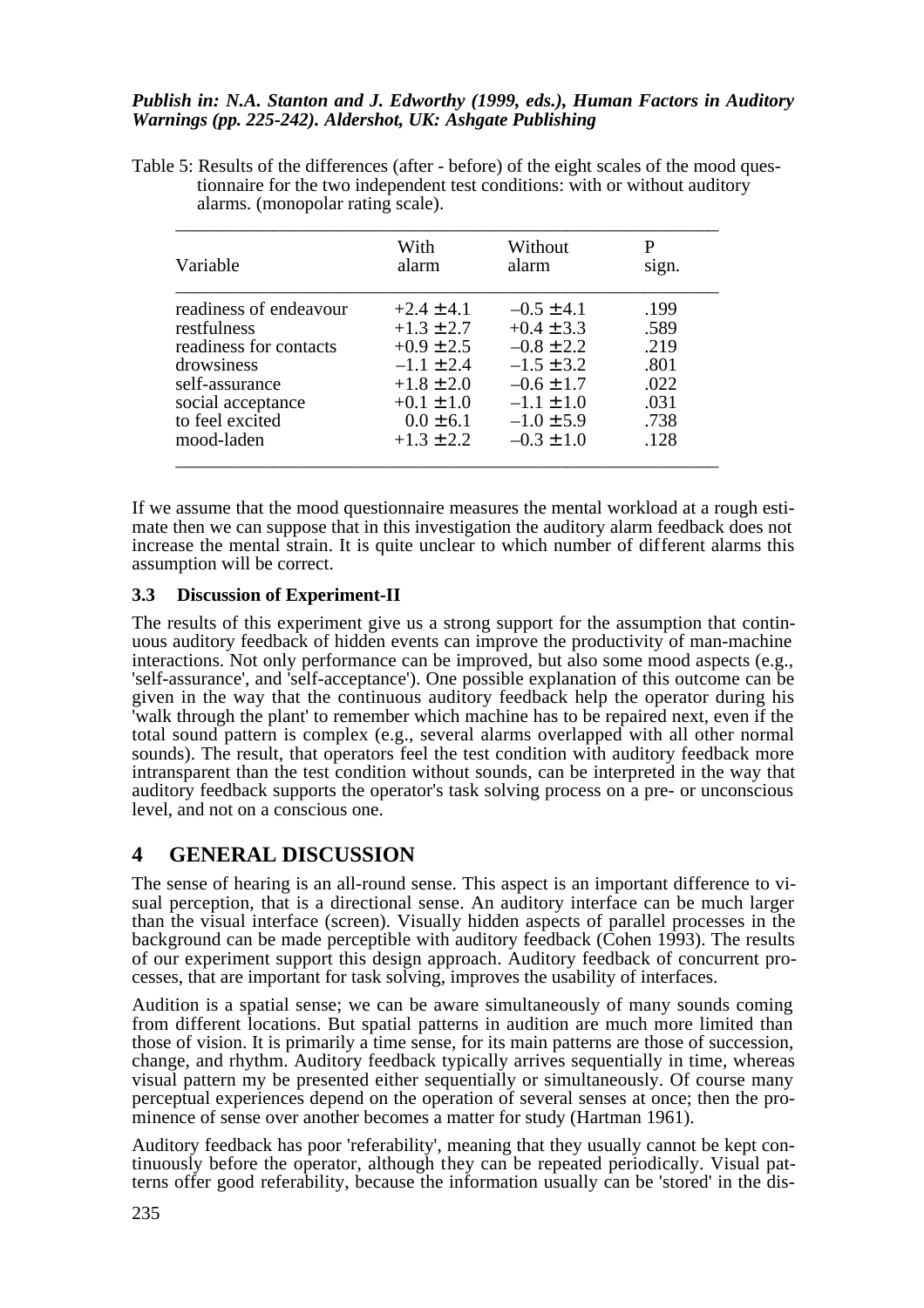play. One the possible advantage of auditory feedback is its 'attention-demanding'; it 'breaks in' on the attention of the operator. Visually stimuli, however, do not necessarily have this captive audience. The operator has to be looking toward the display in order to perceive the stimulus. Hearing is somewhat more resistant to fatigue than vision (Mc-Cormick 1957, p. 427).

How many different concurrent tones can be discriminated? Operators reacted up to 38 different tones in our simulation study. Momtahan et al. (1993) could show that staff in operating rooms was able to identify only a mean of between 10 and 15 of the 26 alarms. Nurses were able to identify only a mean between 9 and 14 of the 23 alarms found in their intensive care unit. Momtahan et al. explain their results with the poor design of auditory warning signals. Standardisation of auditory feedback can minimise this perceptual problem.

Cohen (1993) found that it is a difficult task to design tones "which tell the right story and are also pleasant and emotionally neutral." Good auditory feedback needs sound patterns that are interpretable without visual redundancy (e.g., door creaks open, door slams). We have to look for sound patterns that 'stand for themselves'. Given these sounds we have to map them in a metaphorical sense to new events introduced by technology (e.g., door creaks open => login, door slams => logout; see Cohen 1993). For simulation tools, that deal with real world events, we can easily use the corresponding real world sounds.

The results of our study support the 'real sound' approach. To avoid boredom and fatigue–caused by outputting always the same sound pattern–the design of tones for auditory feedback should be highly context sensitive. E.g., listening to everyday sounds is based upon the perception of events and not upon the perception of sounds in and of themselves. This fact becomes clear in the following example (Rauterberg et al. 1994):

*"A pen dropped upon a piece of paper from a height of about 15 cm created a different sound than when it is dropped upon the hard surface of a desk. An altogether different sound is created when a rubber eraser is dropped upon the paper or, respectively, on the desk."*

The sound created in each case of the previous example is neither a characteristic of any of the participating objects (pen, rubber eraser, sheet of paper, desk surface) nor a characteristic of the event 'dropped' itself. The four different sounds in the examples are, with an observation that holds true to the reality of the situation solely determined by their respective interaction and environmental conditions. Most of the natural sounds are a result of one or more interactions between two or more objects in a definite place and in definite surroundings and can be defined as the following:

Auditory feedback  $= f$  (process objects, interaction, process environment)

Every interaction possesses attributes that have an influence on the produced sound (cf. Darvishi et al. 1995). A framework concept for the description of auditory feedback is needed, in which auditory alarms can be represented as auditory signal patterns along several descriptive dimensions of various objects interacting together in a certain environment (cf. Munteanu et al. 1995). This approach is appropriate especially for the design of auditory feedback signals of the process alarms. To make auditory alarms context sensitive leads directly to a design strategy that reduces the number of contextfree alarms (cf. the discussion of 'reduction techniques' in Stanton et al. 1992).

# **5 CONCLUSION**

The results of these experiments showed, that the performance of operating a plant simulator could be significantly improved, when feedback of machine break downs and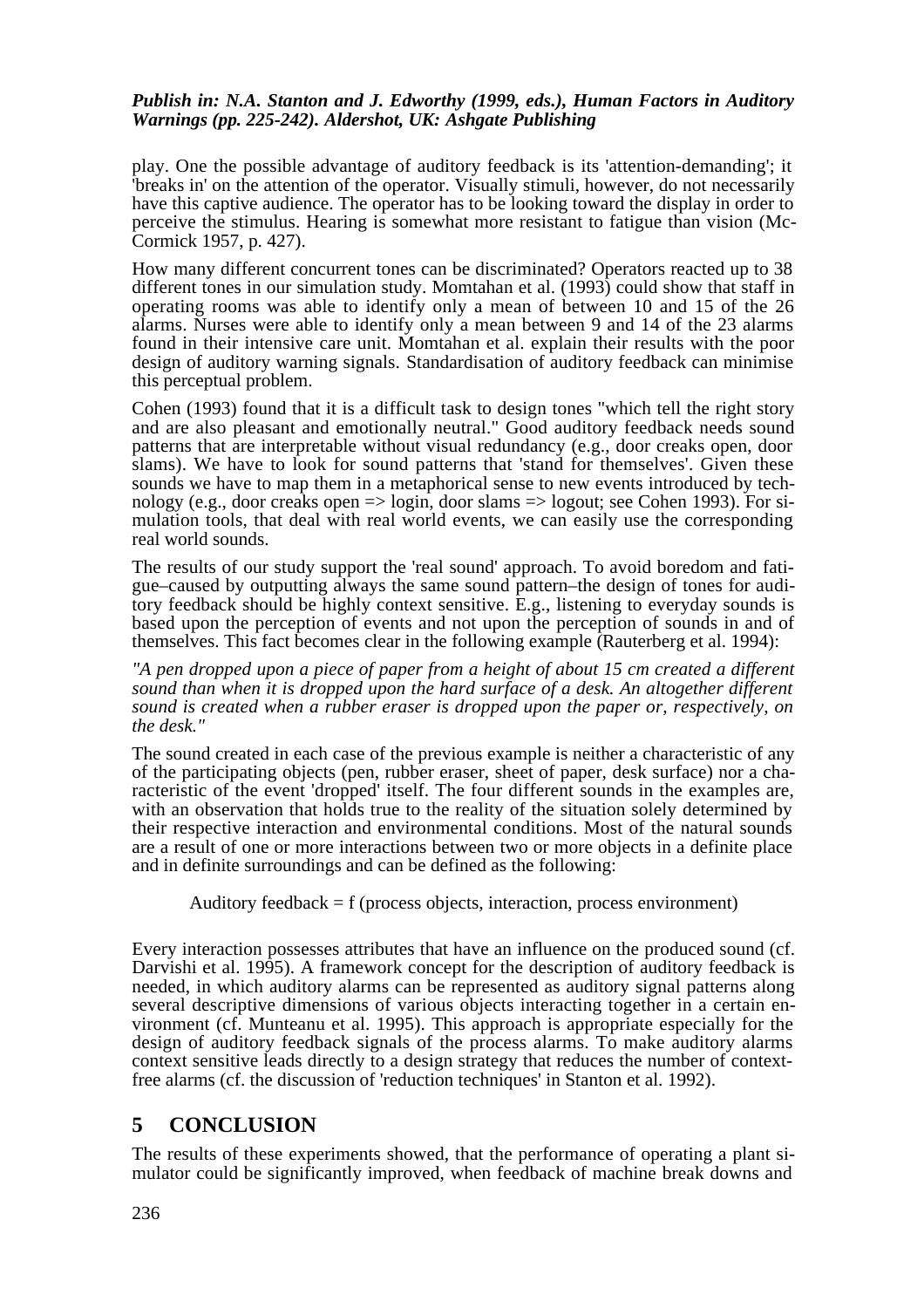other disturbances was given in an audible form, too. We can also observe a significant increase of different aspects of operator's mood. Overall, we can say that operators feel better and less stressed with sound feedback, than without sound.

We found that auditory alarm feedback was effective in the following way. Auditory alarm feedback helped operators keep track of the ongoing processes. Auditory alarms allowed operators to track the activity, rate, and functioning of normally running machines. Without auditory feedback, operators overlooked machines that were broken down. With auditory feedback these problems were indicated either by the machines' sound ceasing or by the various alert sounds. Continuous auditory feedback allowed operators to hear the plant as an integrated complex process. The sounds merged to produce an auditory pattern, much as the many sounds of everyday machines.

Using non speech sounds to provide system information is appealing for several reasons. First, by adding sound to the interface the bandwidth of communication can be significantly increased. Second, the information conveyed by sounds is complementary to that available visually, and thus sound can provide a mean for displaying information that is difficult to visualise, especially with limited screen real estate. Auditory alarm feedback can help to improve the usability of interfaces in the following ways: most of all interfaces stresses the visual perception, so that auditory feedback can help to reduce eye strain and fatigue.

### **Acknowledgements**

We have to thank the following persons for their generous support: E. Styger, A. Baumgartner, A. Jenny, and M. de Lange for developing the software and all students participating as test subjects.

### **6 REFERENCES**

- Buxton, W. (1989) Introduction to this special issue on non speech audio. *Human-Computer Interaction* 4(1): 1-9.
- Cohen, J. (1993) "Kirk Here:" Using Genre Sounds To Monitor Background Activity. In S. Ashlund, K. Mullet, A. Henderson, E. Hollnagel and T. White (eds.) INTER-CHI'93 Adjunct Proceedings. (pp. 63-64), New York: ACM.
- Darvishi, A., Munteanu, E., Guggiana, V., Schauer, H., Motavalli, M. & Rauterberg, M. (1995) Designing environmental sounds based on the results of interaction between objects in the real world. In K. Nordby, P. Helmersen, D. Gilmore & S. Arnesen (eds.) Human-Computer Interaction – Interact'95. London: Chapman & Hall, pp. 38- 42.
- Edwards, A. (1988) The design of auditory interfaces for visually disabled users. In E. Soloway, D. Frye and S. Sheppard (eds.) CHI'88 Conference Proceedings "Human Factors in Computing Systems". (pp. 83-88), New York: ACM.
- Gaver, W. (1989) The Sonic Finder: an interface that uses auditory icons. *Human Computer Interaction* 4(1):67-94.
- Gaver, W., Smith, R. & O'Shea, T. (1991) Effective sounds in complex systems: the ARKola simulation. In S. Robertson, G. Olson and J. Olson (eds.) CHI'91 Conference Proceedings "Reaching through Technology". (pp. 85-90), Reading MA: Addison-Wesley.
- Hartman, F. (1961) Single and multiple channel communication: a review of research and a proposed model. *Audio-Visual Communication Review* 9(6):235-262.